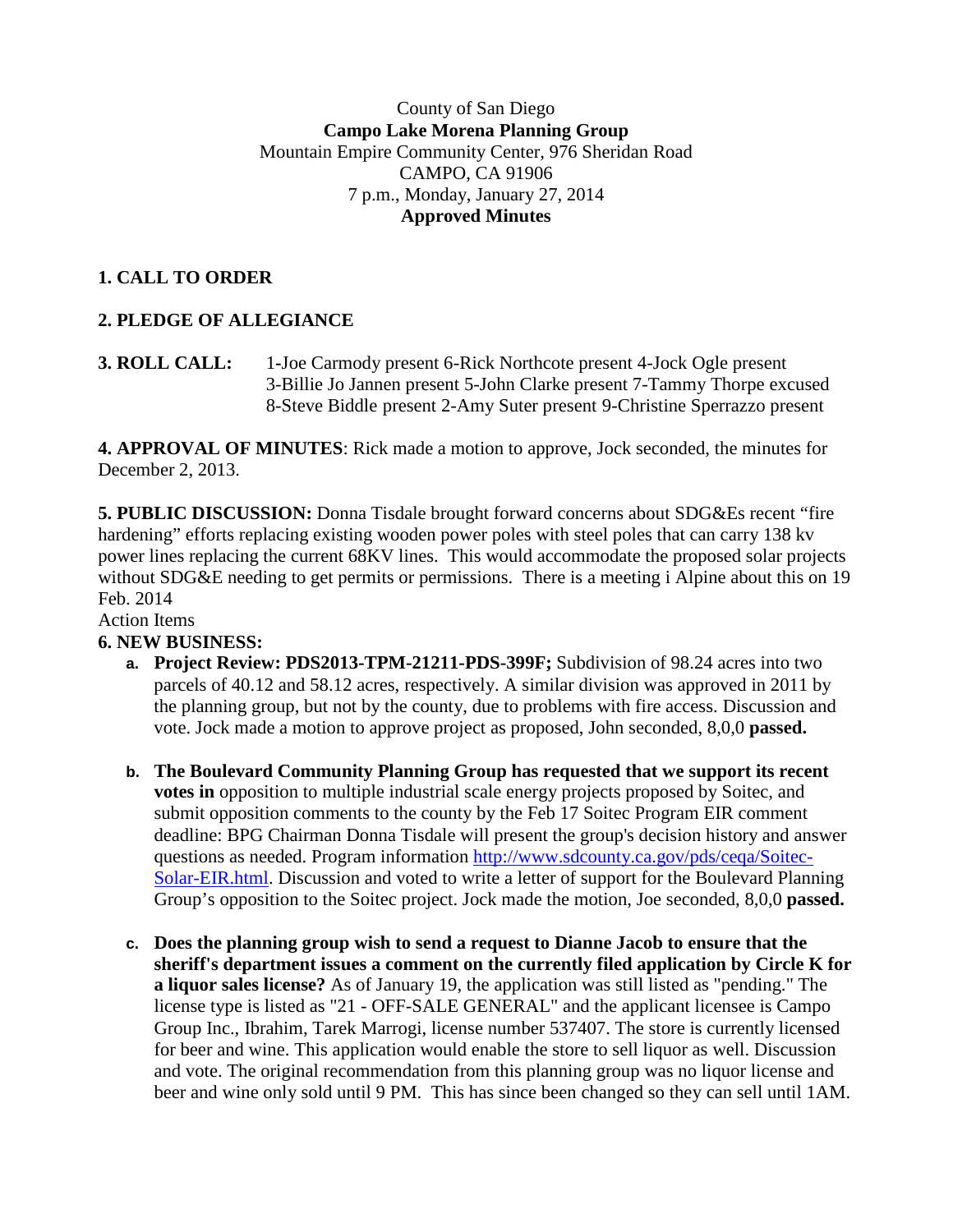Jock made a motion, Amy seconded, that Dianne reject this application for a liquor licience for the Campo Group Inc. 8,0,0 **passed**.

- **d. Election of 2014 CLMPG officers**: Chairman Joe made a motion to nominate Billie Jo, John seconded, 8,0,0 **passed**. Vice Chairman Billie Jo nominated John, Amy seconded, 8,0,0 **passed**. Secretary Rick made a motion to nominate Joe, Jock seconded, 8,0,0 **passed**. Parliamentarian Joe nominated Jock, Christine seconded, 8,0,0 **passed.**
- **e. Review and update standing committees**. Current Subcommittees are: Groundwater, John Clarke; Sewer and Septic, Joe Carmody; Community Economic Impacts, Steven Biddle; Traffic and Public Safety, Jock Ogle. Discussion and vote.
- **f. Review and update standing rules as needed. Tabled.**.

### **7. OLD BUSINESS:**

- **a. Review work plan, meeting schedule, agenda order, agenda posting and membership for Lake Morena Village Subcommittee from co-chairmen Rick Northcote and Jock Ogle.** The Lake Morena Village Subcommittee is an ad hoc body tasked with identifying current and potential issues in Lake Morena Village that are within the purview of CLMPG. The subcommittee will report back to the planning group monthly and will timely notify the chairman of any items that should be placed on the planning group agenda for review or action. The subcommittee will operate through February 2014, at which time the group will review whether it should be continued. Jock and Rick feel we need to dissolve this current committe.
- **b. Standing Subcommittee reports: Groundwater, John Clarke; Sewer and Septic, Joe Carmody; Community Economic Impacts, Steven Biddle; Traffic and Public Safety, Jock Ogle.** Steve spoke of our need to develop tourism. Richard Westfal spoke of the local vineyards and their challenges and issues with the County

### **8. CORRESPONDENCE AND ANNOUNCEMENTS**

- **a. The Star Ranch vesting and landscape architecture maps** will be available for public perusal at all of our meetings. The map package consists of 23 pages of full-sized maps.
- **b. State authorities have proposed placing Douglas Badger, 71, at a home on the 5-acre property at 1138 Custer Road.** After hearing comments from residents at a January 3 hearing, the judge put off deciding, pending a possible visit to the community, and set a new hearing for March 14.
- **c. The 2013 General Plan Clean-Up General Plan Amendment (GPA 12-007) and Rezone has been docketed for a Planning Commission Hearing on Friday, January 24, 2014, at 9 am.** The hearing will be held at the County Operations Center (COC) Conference Center Hearing Room, at 5520 Overland Avenue in San Diego. The General Plan Clean-Up is intended to provide a regular mechanism for making corrections to errors or discrepancies discovered during the implementation of the General Plan, and to reflect changed circumstances Find detailed information on proposed changes and staff